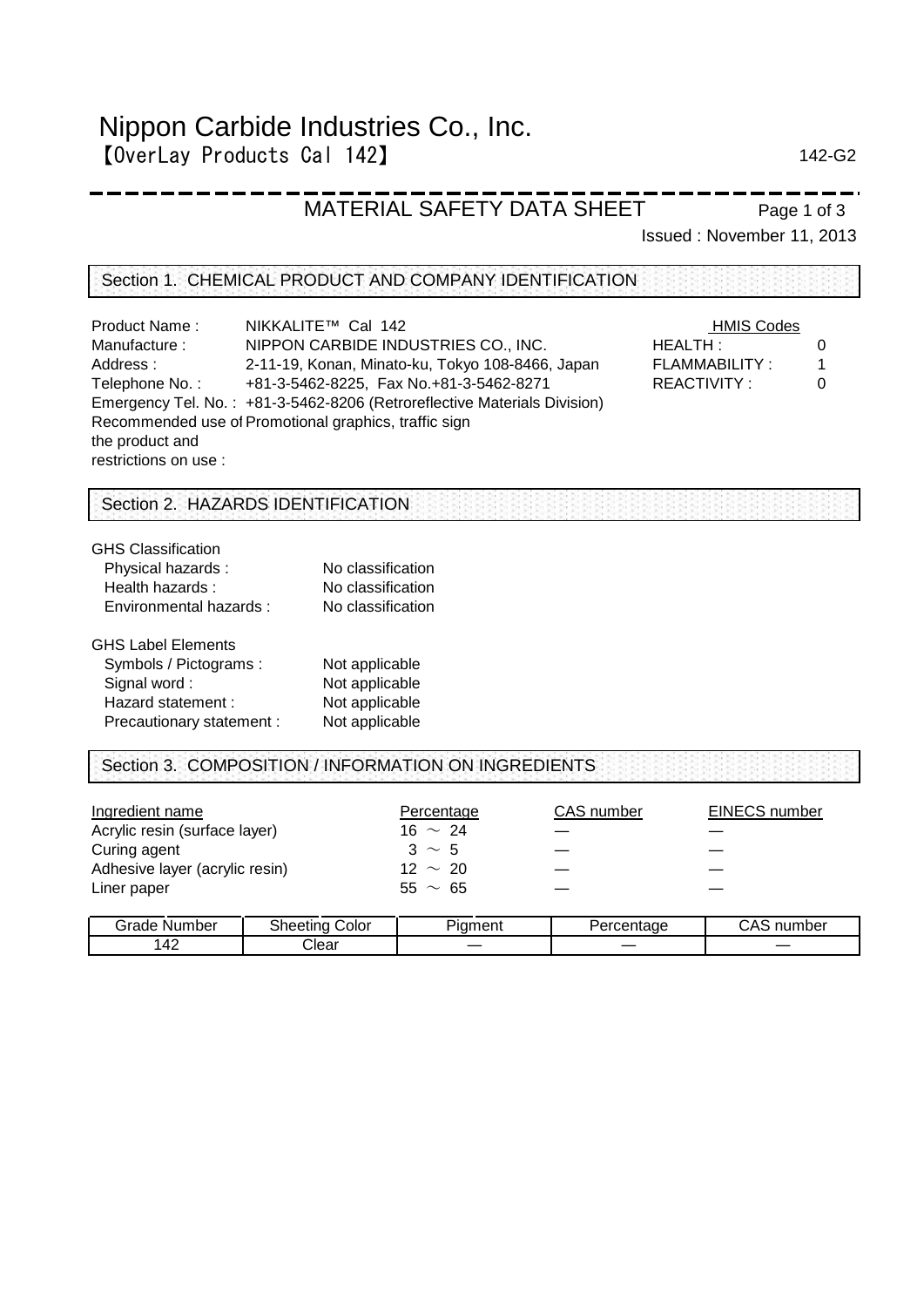## MSDS NIKKALITE™ Cal 142

Page 2 of 3

Section 4. FIRST AID MEASURES

Not applicable.

Section 5. FIRE-FIGHTING MEASURES

Suitable Extinguishing Media :

Carbon dioxide. Dry chemical. Foam. Water spray.

Fire-Fighting Equipment :

 demand breathing apparatus. Wear full protective clothing, including helmet and face mask, self-contained, positive pressure or pressure

Section 6. ACCIDENTAL RELEASE MEASURES

Not applicable.

Section 7. HANDLING AND STORAGE

Precautions for Safety Storage :

Store in a cool place and keep dry. Store away from heat and direct sunshine.

Precautions for Safety Handling :

Handle under the normal usage

Section 8. EXPOSURE CONTROLS / PERSONAL PROTECTION

No special matters.

Section 9. PHYSICAL AND CHEMICAL PROPERTIES

Appearance and Odor : Sheeting pH : Not applicable Boiling point : Not applicable Melting point : Not determined Flash point : Not determined Ignition point : Not determined Vapor pressure : Not applicable Water Solubility : **Insoluble** Specific gravity :  $1.0 \sim 1.1$ <br>Vapor density :  $1.0 \sim 1.1$ Vapor density : Evaporation rate : Not applicable Viscosity : Not applicable

### Section 10. STABILITY AND REACTIVITY

Hazardous Polymerization : Not occur.

Stability : Stable under the normal conditions.